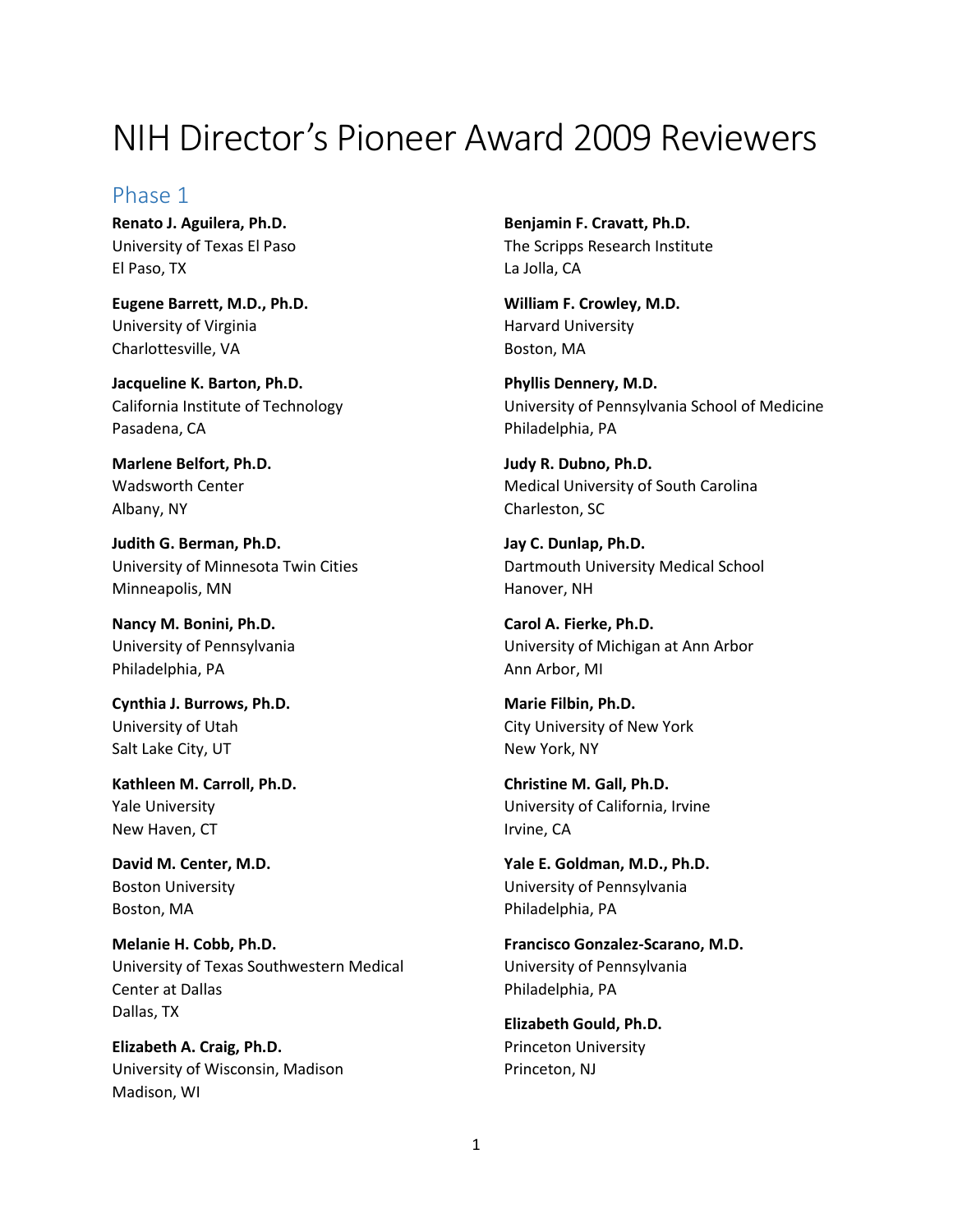**Susan Greenspan, M.D.** University of Pittsburgh Pittsburgh, PA

**Warren M. Grill, Ph.D.** Duke University Durham, NC

**Lisa Guay-Woodford, M.D.** University of Alabama at Birmingham Birmingham, AL

**M. Elizabeth Halloran, M.D., Ph.D.** University of Washington Seattle, WA

**Mary Heinricher, Ph.D.** Oregon Health and Science University Portland, OR

**Kendall N. Houk, Ph.D.** University of California, Los Angeles Los Angeles, CA

**Matthew Howard, M.D.** University of Iowa Iowa City, IA

**Evelyn L. Hu, Ph.D.** University of California, Santa Barbara Santa Barbara, CA

**Rebecca D. Jackson, M.D.** Ohio State University Columbus, OH

**Gwen Jacobs, Ph.D.** Montana State University Bozeman, MT

**Cynthia J. Kenyon, Ph.D.** University of California, San Francisco San Francisco, CA

**Judith P. Klinman, Ph.D.** University of California, Berkeley Berkeley, CA

**Eric Kool, Ph.D.** Stanford University Stanford, CA

**Leah A. Krubitzer, Ph.D.** University of California, Davis Davis, CA

**John H. Krystal, M.D.** Yale University New Haven, CT

**Shiriki Kumanyika, Ph.D.** University of Pennsylvania Philadelphia, PA

**William A. Lester, Ph.D.** University of California, Berkeley Berkeley, CA

**Jon Levine, M.D., Ph.D.** University of California, San Francisco San Francisco, CA

**Dorothy E. Lewis, Ph.D.** Baylor College of Medicine Houston, TX

**David Lo, M.D., Ph.D.** University of California, Riverside Riverside, CA

**Philippa C. Marrack, Ph.D.** National Jewish Medical and Research Center Denver, CO

**Douglas S. Massey, Ph.D.** Princeton University Philadelphia, NJ

**Christopher Miller, Ph.D.** Brandeis University Waltham, MA

**Donald M. Mock, M.D., Ph.D.** University of Arkansas for Medical Sciences Little Rock, AR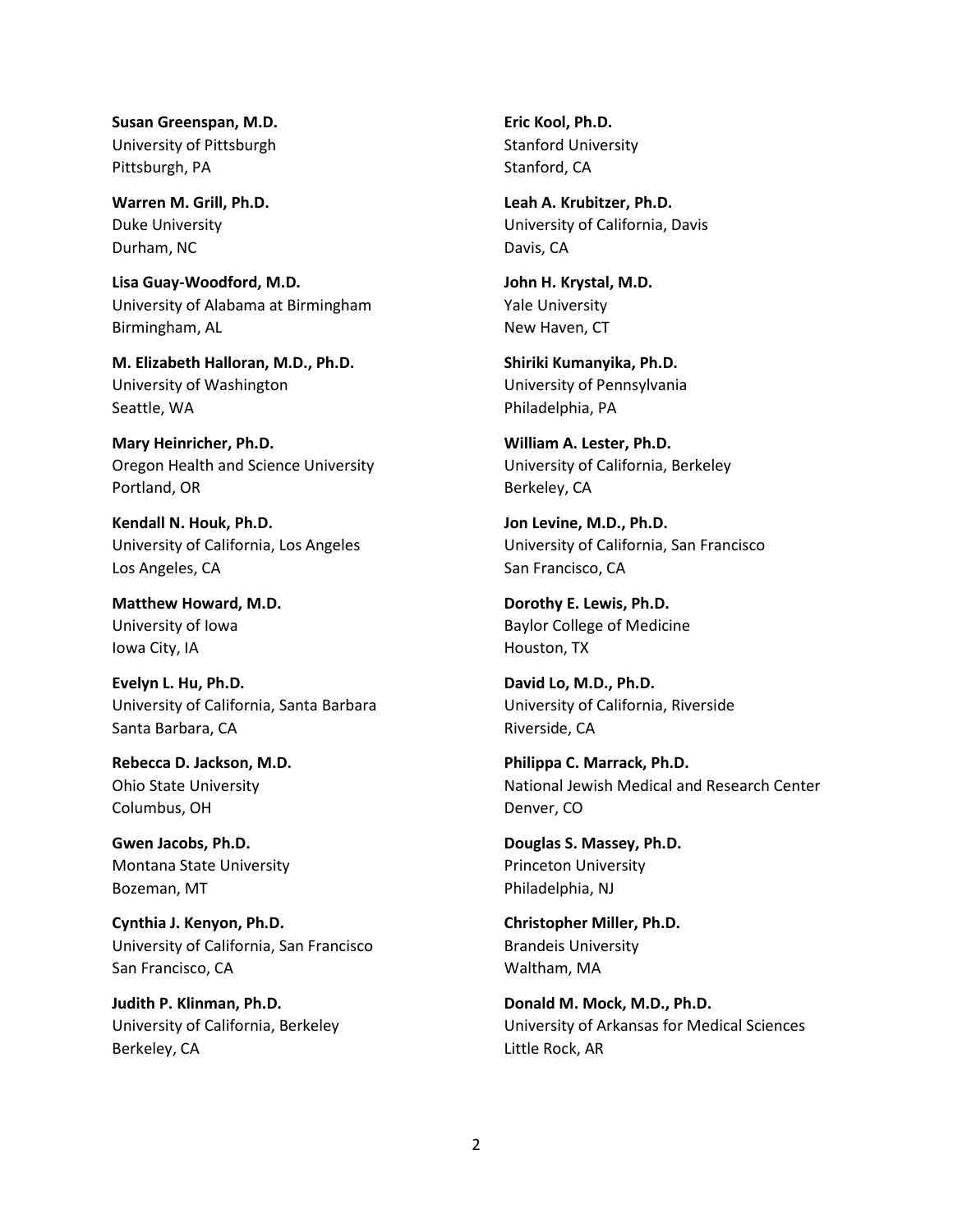**Tim R. Mosmann, Ph.D.** University of Rochester Rochester, NY

**Milan Mrksich, Ph.D.** University of Chicago Chicago, IL

**Robert M. Nerem, Ph.D.** Georgia Institute of Technology Atlanta, GA

**Elizabeth F. Neufeld, Ph.D.** University of California Los Angeles School of Medicine Los Angeles, CA

**Olufunmilayo I. Olopade, M.D.** University of Chicago Hospitals Chicago, IL

**Alexander N. Ortega, Ph.D.** University of California, Los Angeles Los Angeles, CA

**Peter Palese, Ph.D.** Mount Sinai School of Medicine New York, NY

**Vijay Pande, Ph.D.** Stanford University Stanford, CA

**William Press, Ph.D.** University of Texas at Austin Austin, TX

**Florante A. Quiocho, Ph.D.** Baylor College of Medicine Houston, TX

**Otelio S. Randall, M.D.** Howard University Washington, DC

**Rebecca Richards-Kortum, Ph.D.** Rice University Houston, TX

**Mack Roach III, M.D.** University of California, San Francisco San Francisco, CA

**Jesse Roman-Rodriguez, M.D.** Emory University Atlanta, GA

**Carolyn Rovee-Collier, Ph.D.** Rutgers University Piscataway, NJ

**Vern L. Schramm, Ph.D.** Albert Einstein College of Medicine Bronx, NY

**Terrence J. Sejnowski, Ph.D.** The Salk Institute La Jolla, CA

**Anantha Shekhar, M.D., Ph.D.** Indiana University Indianapolis, IN

**Alan R. Tall, M.D.** Columbia University Medical Center New York, NY

**L. Viola Vaccarino, M.D., Ph.D.** Emory University School of Medicine Atlanta, GA

**Inder M. Verma, Ph.D.** The Salk Institute La Jolla, CA

**Robert Weinberg, Ph.D.** Massachusetts Institute of Technology Cambridge, MA

**Jennifer L. West, Ph.D.** Rice University Houston, TX

**Teresa K. Woodruff, Ph.D.** Northwestern University Chicago, IL